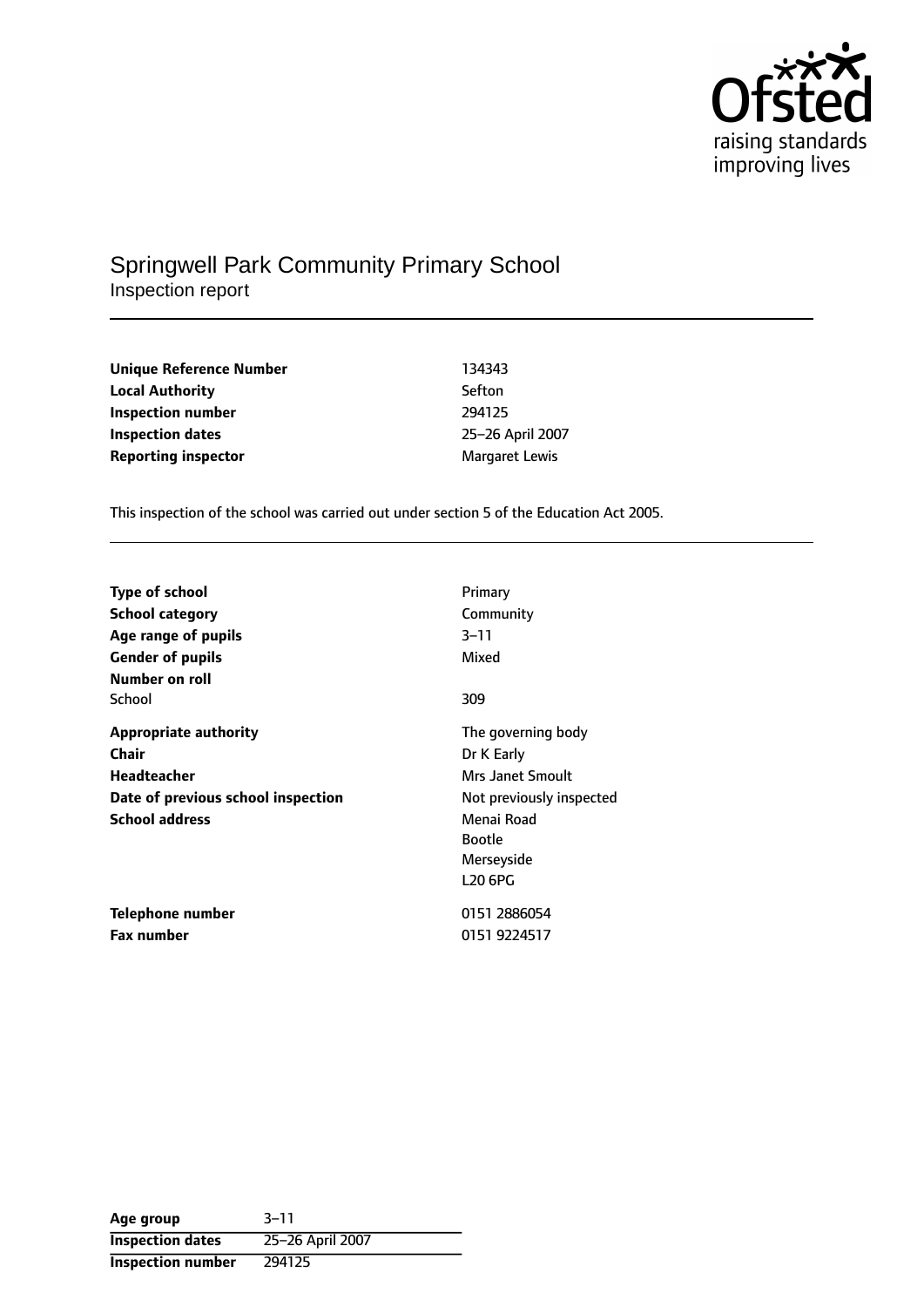.

© Crown copyright 2007

#### Website: www.ofsted.gov.uk

This document may be reproduced in whole or in part for non-commercial educational purposes, provided that the information quoted is reproduced without adaptation and the source and date of publication are stated.

Further copies of this report are obtainable from the school. Under the Education Act 2005, the school must provide a copy of this report free of charge to certain categories of people. A charge not exceeding the full cost of reproduction may be made for any other copies supplied.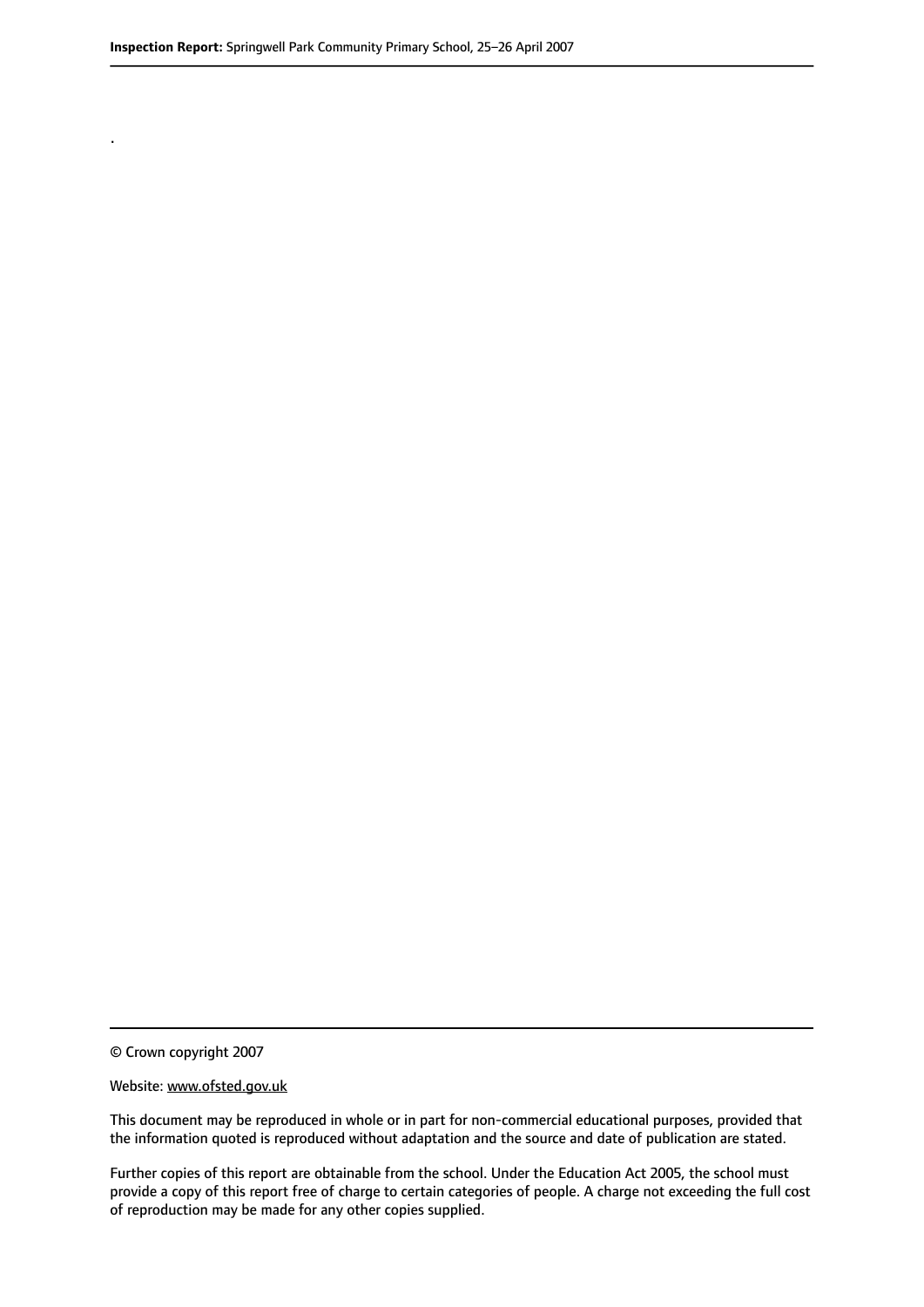# **Introduction**

The inspection was carried out by three Additional Inspectors.

#### **Description of the school**

Springwell Park was opened in March 2006. It is a newly built school and Children's Centre situated in Bootle about five miles from Liverpool town centre. It is an amalgamation of two local primary schools. The school is situated in a disadvantaged area that is undergoing regeneration. Just over half of the pupils are eligible for free school meals, which is well above the national average. The school is supported by an Educational Action Zone. The majority of pupils are of White British background. About 4% of pupils speak English as an additional language. The proportion of pupils with learning difficulties and/or disabilities is high at 35%. A few pupils are looked after by the local authority. The attainment of most pupils on entry to the Nursery is low.

#### **Key for inspection grades**

| Grade 1 | Outstanding  |
|---------|--------------|
| Grade 2 | Good         |
| Grade 3 | Satisfactory |
| Grade 4 | Inadequate   |
|         |              |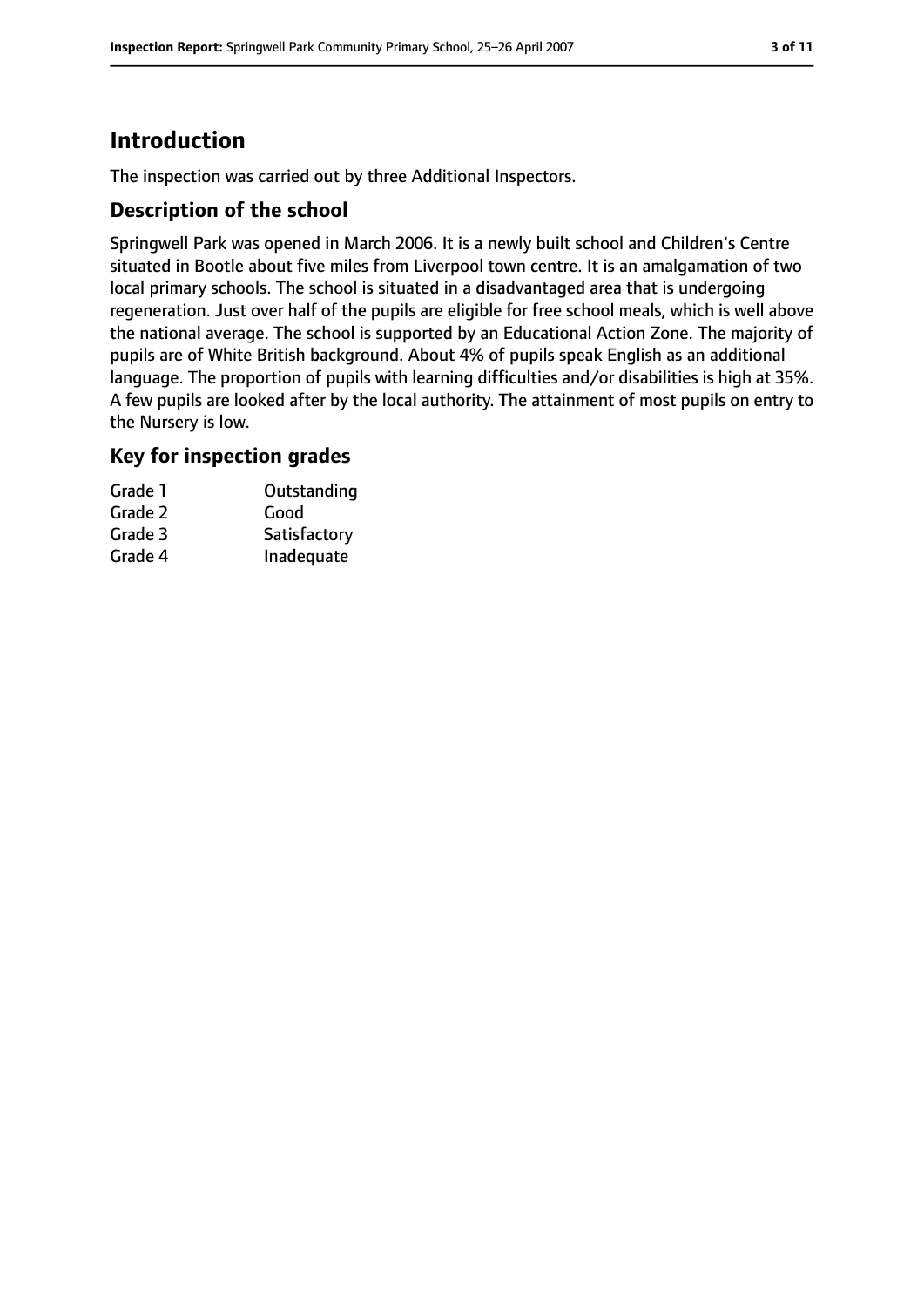# **Overall effectiveness of the school**

#### **Grade: 2**

Springwell Park is a good school, which provides exceptional care, support and guidance for the pupils. This aspect of its work is better than judged by the school. The school has settled quickly into the new building and staff are working well to move the new school forward. Pupils, staff, parents and governors are proud of the school. The school is well led and managed and it has good potential to become even better. Since the amalgamation, the headteacher, senior staff and governors have successfully created a new community with its own identity from two quite different primary schools. This is a tribute to all those with leadership and management roles. Children are given a good start in the Foundation Stage which works closely with the Children's Centre. Throughout the school pupils achieve well because of the good teaching and the excellent care and personal guidance they receive. This is particularly the case in Years 1 and 2 where pupils are now settled and standards are beginning to rise although they are still not high enough. Standards in tests in 2006, taken very shortly following the opening of the school, were well below the national average at the end of Year 2 in reading, writing and mathematics. Pupils in Year 6 did better and attained broadly average standards overall. Teachers assess pupils' work well. Pupils' personal development is good. As a result they behave well, enjoying their lessons and the many good curriculum opportunitiesthey are given. For instance, pupils make a positive contribution to their local and wider community. They have strong links with the local church and have raised money for a school in Kenya. Pupils are proud of their new school and value the new friends they have made. The school works hard to forge links with pupils' parents, the vast majority of whom are happy with all aspects of their children's education. Teachers are confident in the teaching of skills for information and communication technology (ICT) although the planned use of ICT across subjects of the curriculum is not yet fully embedded. The senior staff and governors are developing rigorous procedures for school self-evaluation and have a good understanding of what needs to be done to raise standards further. Inspectors agree with the school's accurate assessment of its work in almost every area. The school provides good value for money.

### **What the school should do to improve further**

- Raise standards of attainment in English, mathematics and science, particularly in Years 1 and 2.
- Build on the excellent resources in ICT to extend pupils' application of ICT skills in subjects across the curriculum.

# **Achievement and standards**

#### **Grade: 2**

Pupils achieve well, including those with learning difficulties and/or disabilities. Children start school with levels of communication, language and mathematical skills far below those expected for their ages. They get off to a good start in the Nursery and Reception classes and make good progress. At the end of the Reception classes in 2006 they achieved best in their personal, social, physical and creative development, but many still had far to go in early skills of literacy and mathematics. In 2006, end of Year 2 results were well below average in reading, writing and mathematics. Senior leaders quickly identified and targeted pupils in need of additional support in both key stages and in particular in Years 1 and 2. Although standards are below average in the current Year 2 classes, pupils achieve well. There is evidence of significant improvement because they have made good progress and are overcoming their earlier difficulties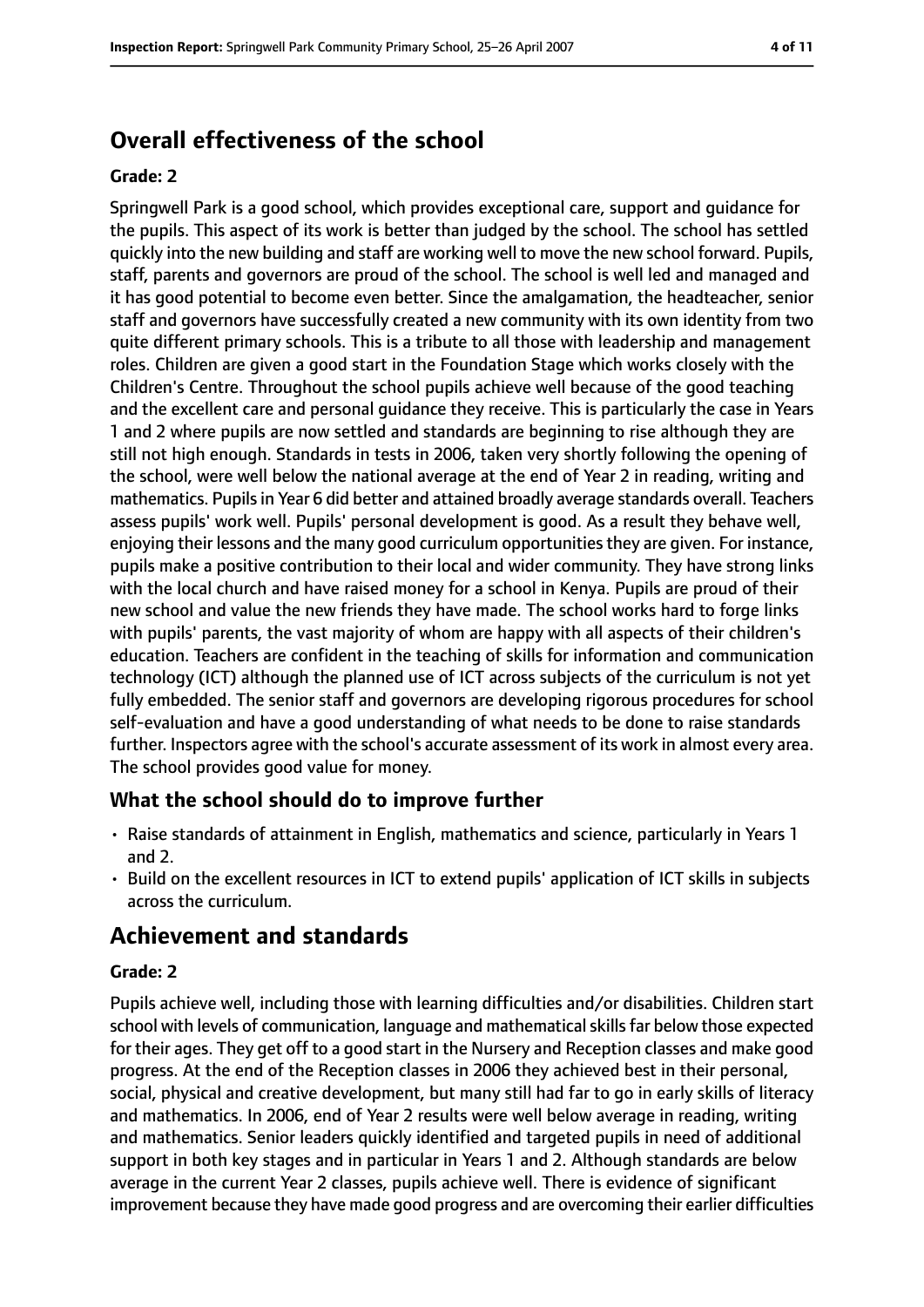in reading, writing and mathematics, but there is still more to do in raising standards. In Years 3 to 6, achievement in current classes is good, helped by good teaching and good support. School targets were exceeded in English and mathematics in 2006 and at the end of Year 6 test results were broadly average in English and science and significantly above those nationally in mathematics.

# **Personal development and well-being**

#### **Grade: 2**

Pupils' personal development and well-being are good because the school provides an extremely caring atmosphere. The development of pupils' spiritual, moral, social and cultural understanding is good. Pupils gain in confidence as they become older and this is helped by the very good quality of out of school provision. Pupils behave well: they are polite, friendly and sensible as they move around the school. They feel safe in school. They gain a good understanding of healthy lifestyles through the physical education programme, the breakfast club and the healthy school lunch provision. Year 6 pupils operate a fruit trolley that encourages pupils to eat healthy snacks. Attendance is satisfactory overall. Any persistent non-attendance is within a small group of families and is monitored carefully. The school works hard, with the involvement of outside agencies, to improve attendance and punctuality. For example, pupils receive certificates and trophies for good attendance during celebration assemblies. The school council gives pupils a voice and a role in decision making. Effective systems such as the trained play mediators ensure that pupils help each other and that good relationships between older and younger pupils are maintained.

# **Quality of provision**

### **Teaching and learning**

### **Grade: 2**

The quality of teaching and learning is good. Pupils enjoy their lessons and make good progress. Through effective monitoring of teaching and learning, the school has quickly identified the need for increased opportunities for pupils to develop their language and mathematical skills, particularly in Years 1 and 2. It has taken effective steps to address this and these are beginning to bear fruit although there is still more to do to raise standards. Lessons are generally well matched to the pupils' needs and interests. This is particularly so in Years 3 to 6, where pupils are set by ability in English and mathematics. Teachers explain clearly what is to be learned at the start of lessons and this is assessed by pupils and teachers at the end. Relationships throughout the school are good and pupils respond well to teachers' high expectations of behaviour. Teachers make good use of interactive whiteboards in lessons and this helps pupils listen attentively, concentrate and work productively. Targeted groups such as pupils with English as an additional language and those with learning difficulties and/or disabilities are taught well and their individual needs are effectively met by knowledgeable teachers and trained teaching assistants. Teachers carefully check pupils' work and use assessment well to support the planning of future lessons. They mark work very thoroughly and make good use of positive comments to bolster the pupils' confidence and enable them to clearly understand how they can improve their work.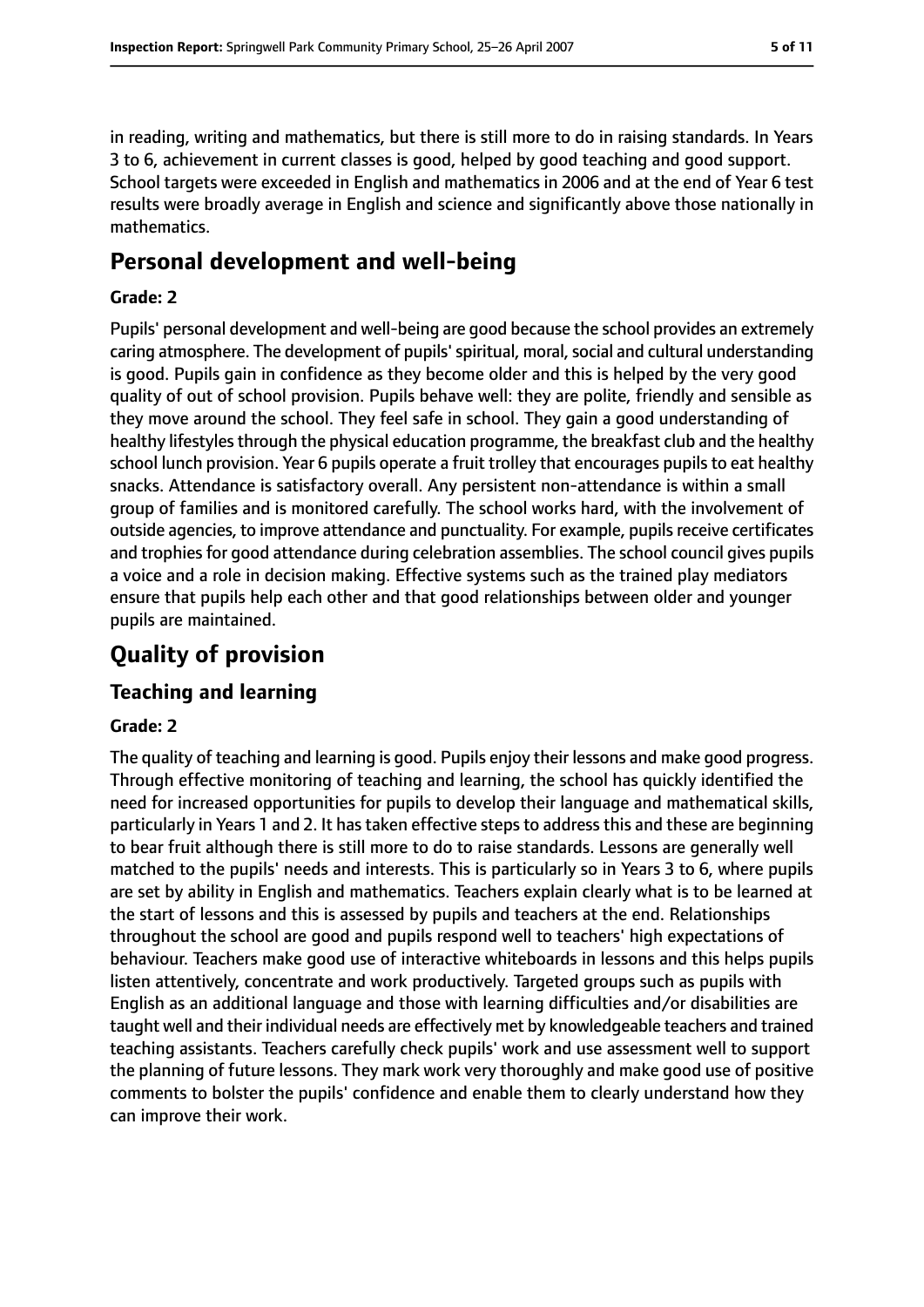### **Curriculum and other activities**

#### **Grade: 2**

The curriculum matches the needs of the pupils well. Pupils with learning difficulties and/or disabilities are well catered for as a result of detailed individual education plans and effective support. Good use of impressive resources are helping pupils gain valuable skills in ICT, but planning of the use of ICT across subjects is not yet fully in place. Provision in the Foundation Stage is good and pupils are given stimulating and meaningful experiences, which they enjoy. Learning is greatly enriched by the regular use of visits and visitors that bring the curriculum to life for the pupils. This use of creative professionals, particularly in art and music, and residential visits for older pupils provides the pupils with broad and rich experiences and contributes to their enthusiasm for learning. Pupils are taught Spanish and choose from a very wide range of extra-curricular activities in sport and the arts. The school is working towards the Healthy Schools Mark and this is impacting well on pupils' knowledge and understanding of a healthy life style.

#### **Care, guidance and support**

#### **Grade: 1**

The school takes excellent care of all the pupils. It provides a welcoming, caring and secure environment where pupils feel safe and happy. Learning mentors provide extremely valuable and effective support by working closely with the pupils, their families and external agencies. Parenting programmes are run by skilled, sympathetic adults who pupils and their parents know they can turn to for help and support. Liaison with outside agencies is first rate. Procedures for child protection are in place. Up to date risk assessments and effective systems ensure pupils' health and safety. Pupils' work is carefully assessed by staff and individual targets are known to pupils and their parents so that they know what they need to do to improve their work. Pupils with learning difficulties and/or disabilities and those with English as an additional language are well provided for. They are well supported by caring staff that make very good use of the individual education plans to guide their learning. Praise and recognition of pupils' work, much of which is well displayed throughout the school, raises pupils' self-confidence and self-esteem. Parents feel welcome in the school and are strongly encouraged to be involved in their children's education. The school has established an active parents' council and a parent teacher association.

# **Leadership and management**

#### **Grade: 2**

The leadership and management of the school are good with some excellent features, such as the high quality of care and the promotion of wide ranging opportunities for the pupils that broadenstheir horizons. Pupils' work and the quality of teaching are carefully checked although school self-evaluation as a whole is still a developing process. Those aspects of self evaluation already in place are mostly accurate and realistic. The headteacher's vision for the future is very clear and effective. She hasshared this exceptionally well and has had a profound influence on the shared commitment of all adults and the self-confidence and enjoyment for the learning of all pupils. In this school every child matters: its mission statement is lived out in day-to-day activities. The school development plan, currently under review, provides clear direction, which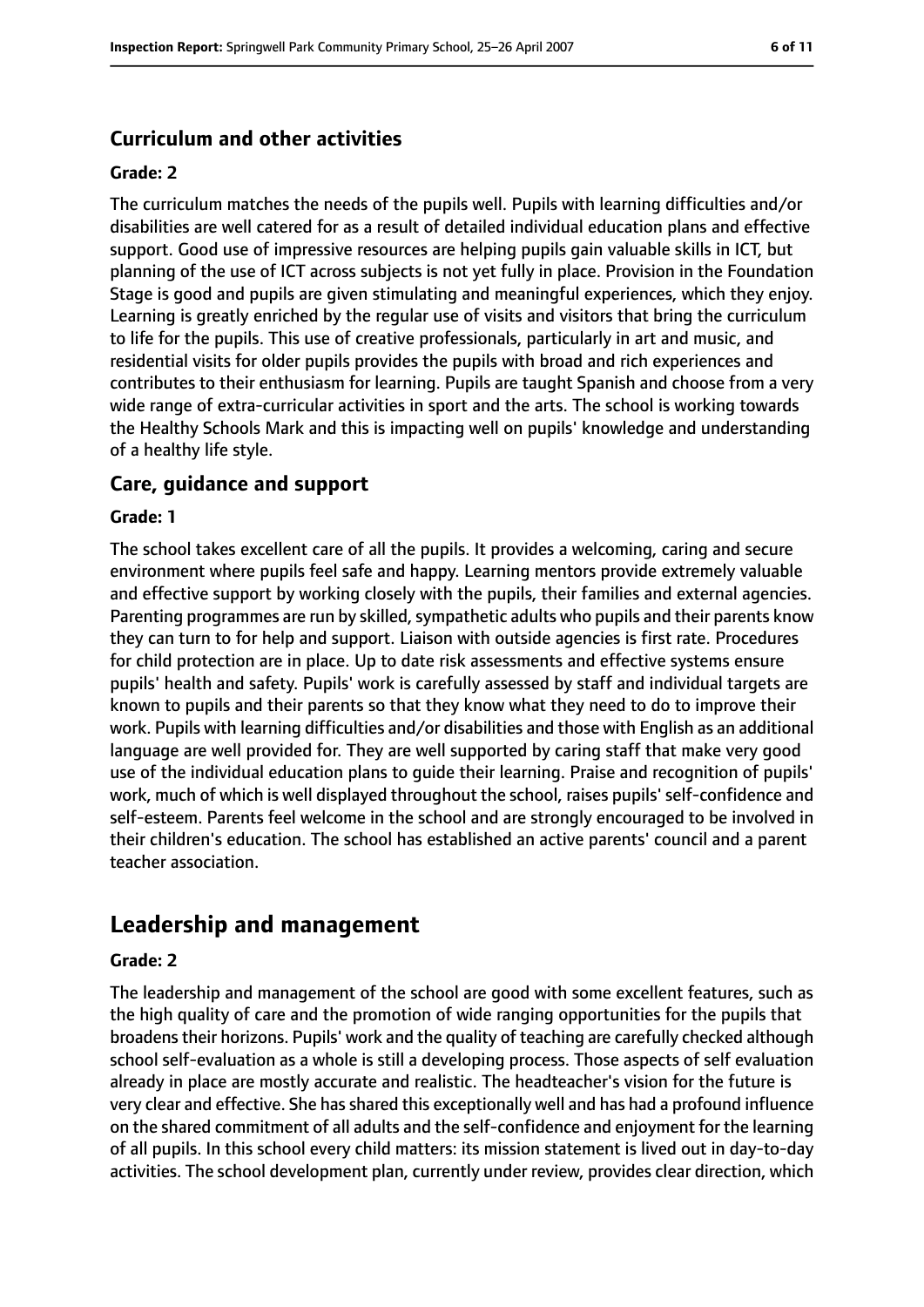rightly focuses on raising standards. The school has set itself challenging targets for the next two years.

Governance is good. Governors are supportive and closely involved with the work of the school through links to curriculum subjects and aspects of the school's work. They play an active part in staff appointments and are knowledgeable about the school's strengths and areas for development. The key priority for the leadership of the school now is to do all it can to convert the good provision into high standards of attainment particularly in Years 1 and 2.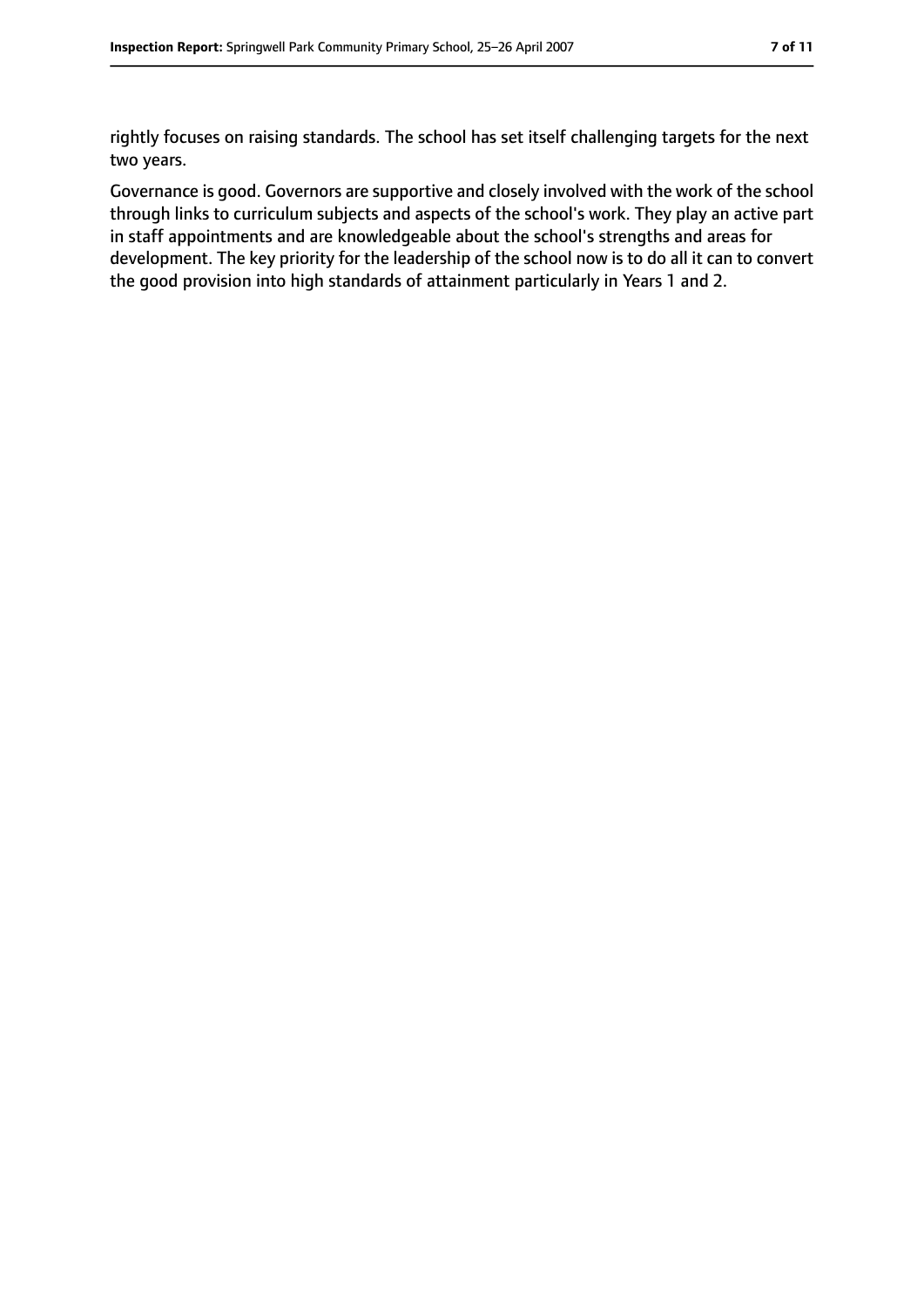**Any complaints about the inspection or the report should be made following the procedures set out in the guidance 'Complaints about school inspection', which is available from Ofsted's website: www.ofsted.gov.uk.**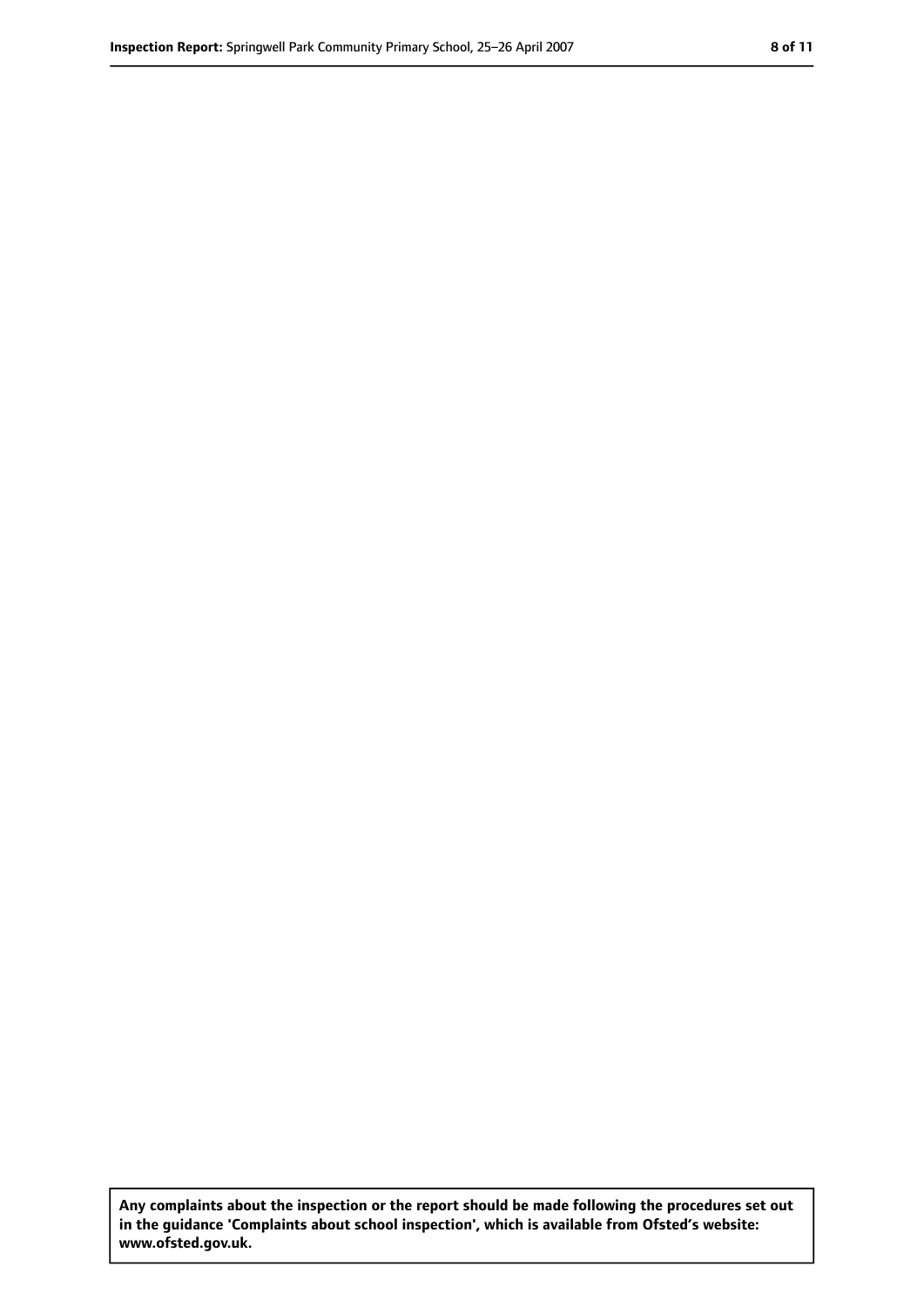# **Inspection judgements**

| Key to judgements: grade 1 is outstanding, grade 2 good, grade 3 satisfactory, and grade 4 | <b>School</b>  |
|--------------------------------------------------------------------------------------------|----------------|
| inadeauate                                                                                 | <b>Overall</b> |

## **Overall effectiveness**

| How effective, efficient and inclusive is the provision of education, integrated<br>care and any extended services in meeting the needs of learners? |    |
|------------------------------------------------------------------------------------------------------------------------------------------------------|----|
| How well does the school work in partnership with others to promote learners'<br>well-being?                                                         |    |
| The quality and standards in the Foundation Stage                                                                                                    |    |
| The effectiveness of the school's self-evaluation                                                                                                    |    |
| The capacity to make any necessary improvements                                                                                                      |    |
| Effective steps have been taken to promote improvement since the last<br>inspection                                                                  | ΝA |

## **Achievement and standards**

| How well do learners achieve?                                                                               |  |
|-------------------------------------------------------------------------------------------------------------|--|
| The standards <sup>1</sup> reached by learners                                                              |  |
| How well learners make progress, taking account of any significant variations between<br>groups of learners |  |
| How well learners with learning difficulties and disabilities make progress                                 |  |

## **Personal development and well-being**

| How good is the overall personal development and well-being of the<br>learners?                                  |  |
|------------------------------------------------------------------------------------------------------------------|--|
| The extent of learners' spiritual, moral, social and cultural development                                        |  |
| The behaviour of learners                                                                                        |  |
| The attendance of learners                                                                                       |  |
| How well learners enjoy their education                                                                          |  |
| The extent to which learners adopt safe practices                                                                |  |
| The extent to which learners adopt healthy lifestyles                                                            |  |
| The extent to which learners make a positive contribution to the community                                       |  |
| How well learners develop workplace and other skills that will contribute to<br>their future economic well-being |  |

## **The quality of provision**

| How effective are teaching and learning in meeting the full range of the<br>learners' needs?          |  |
|-------------------------------------------------------------------------------------------------------|--|
| How well do the curriculum and other activities meet the range of needs<br>and interests of learners? |  |
| How well are learners cared for, guided and supported?                                                |  |

### **Annex A**

 $^1$  Grade 1 - Exceptionally and consistently high; Grade 2 - Generally above average with none significantly below average; Grade 3 - Broadly average to below average; Grade 4 - Exceptionally low.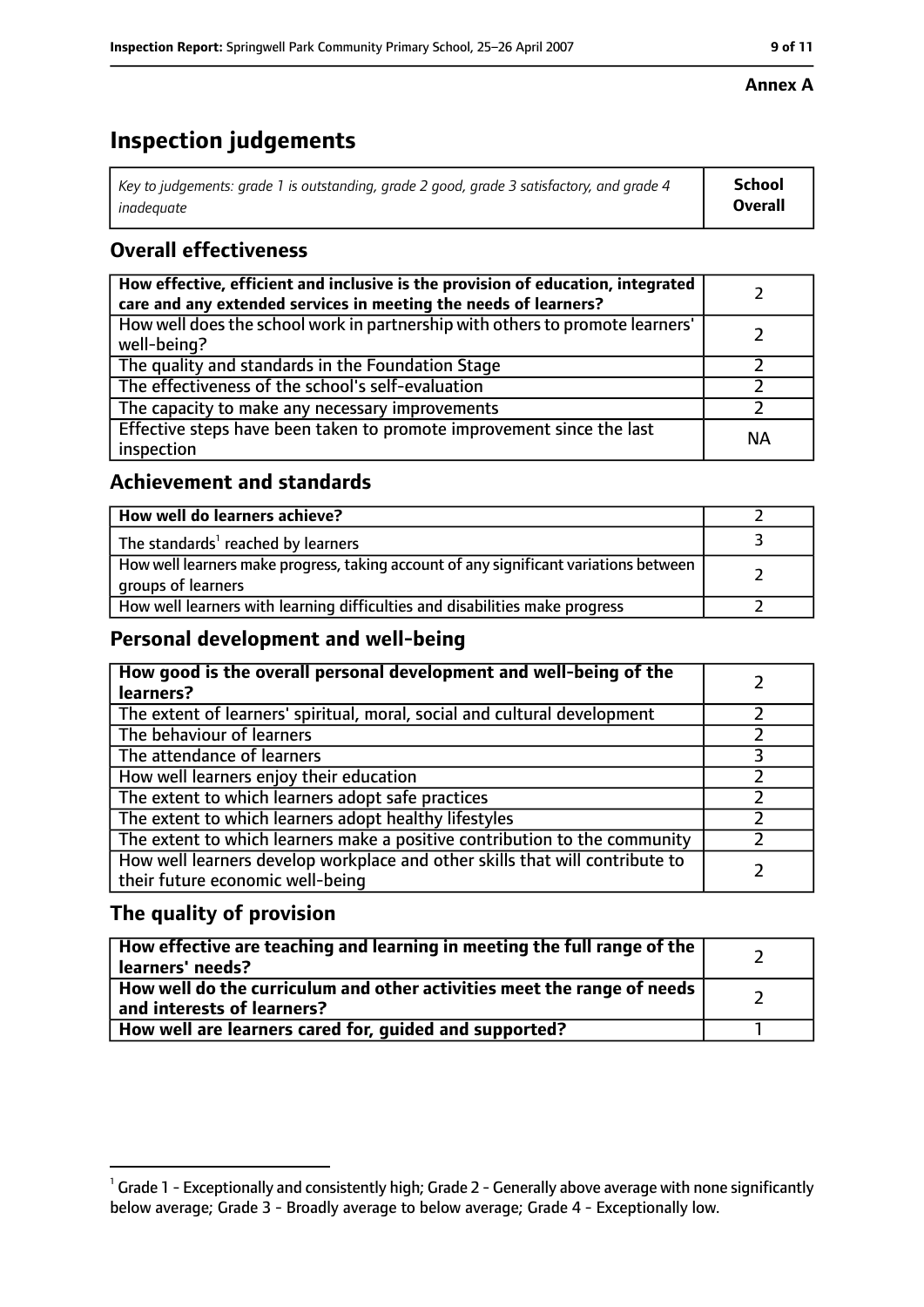#### **Annex A**

# **Leadership and management**

| How effective are leadership and management in raising achievement<br>and supporting all learners?                                              |           |
|-------------------------------------------------------------------------------------------------------------------------------------------------|-----------|
| How effectively leaders and managers at all levels set clear direction leading<br>to improvement and promote high quality of care and education |           |
| How effectively performance is monitored, evaluated and improved to meet<br>challenging targets                                                 |           |
| How well equality of opportunity is promoted and discrimination tackled so<br>that all learners achieve as well as they can                     |           |
| How effectively and efficiently resources, including staff, are deployed to<br>achieve value for money                                          |           |
| The extent to which governors and other supervisory boards discharge their<br>responsibilities                                                  |           |
| Do procedures for safeguarding learners meet current government<br>requirements?                                                                | Yes       |
| Does this school require special measures?                                                                                                      | <b>No</b> |
| Does this school require a notice to improve?                                                                                                   | No        |